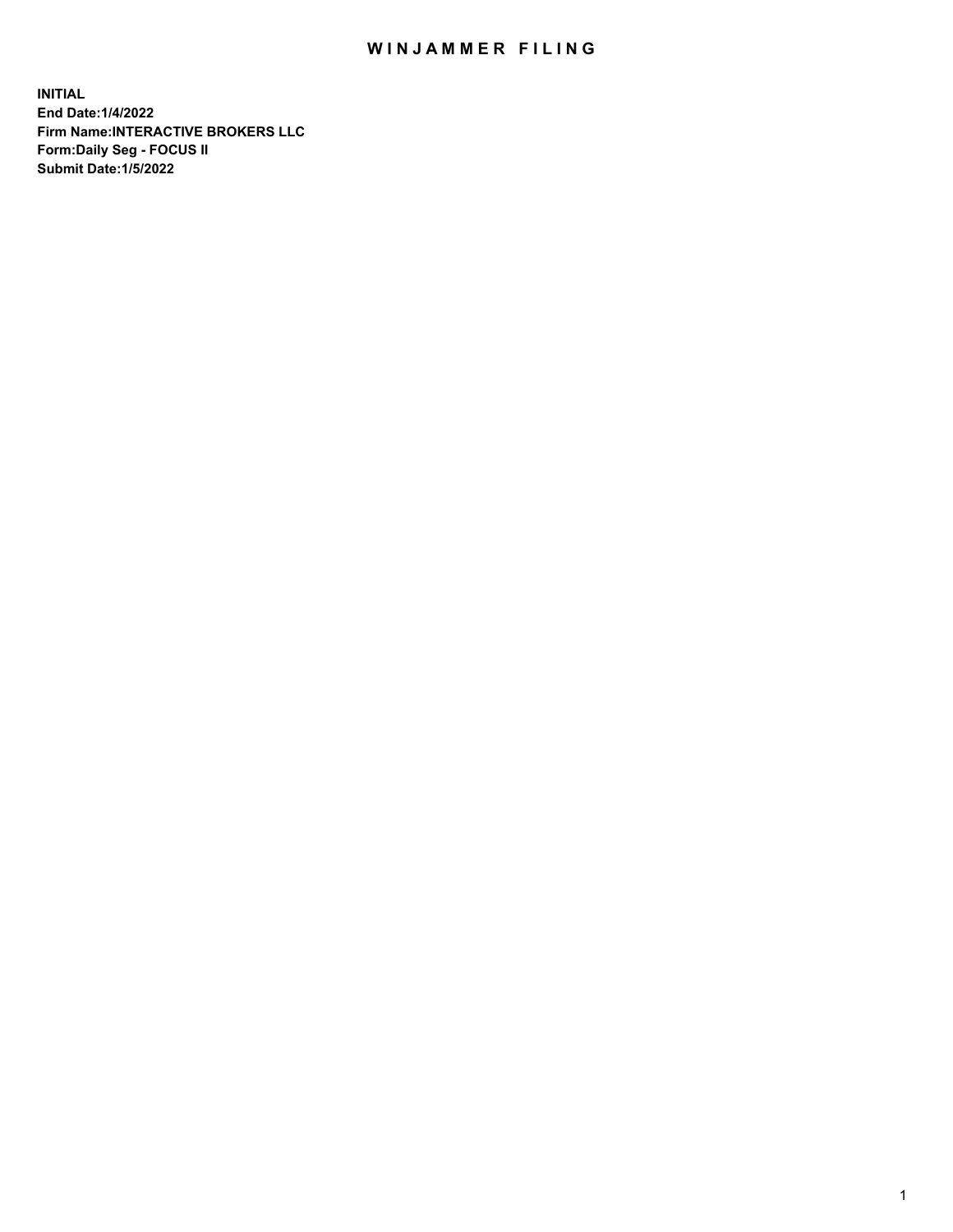**INITIAL End Date:1/4/2022 Firm Name:INTERACTIVE BROKERS LLC Form:Daily Seg - FOCUS II Submit Date:1/5/2022 Daily Segregation - Cover Page**

| Name of Company                                                                                                                                                                                                                                                                                                                | <b>INTERACTIVE BROKERS LLC</b>                                                                  |
|--------------------------------------------------------------------------------------------------------------------------------------------------------------------------------------------------------------------------------------------------------------------------------------------------------------------------------|-------------------------------------------------------------------------------------------------|
| <b>Contact Name</b>                                                                                                                                                                                                                                                                                                            | <b>James Menicucci</b>                                                                          |
| <b>Contact Phone Number</b>                                                                                                                                                                                                                                                                                                    | 203-618-8085                                                                                    |
| <b>Contact Email Address</b>                                                                                                                                                                                                                                                                                                   | jmenicucci@interactivebrokers.c<br>om                                                           |
| FCM's Customer Segregated Funds Residual Interest Target (choose one):<br>a. Minimum dollar amount: ; or<br>b. Minimum percentage of customer segregated funds required:% ; or<br>c. Dollar amount range between: and; or<br>d. Percentage range of customer segregated funds required between:% and%.                         | $\overline{\mathbf{0}}$<br>$\overline{\mathbf{0}}$<br>155,000,000 245,000,000<br>0 <sub>0</sub> |
| FCM's Customer Secured Amount Funds Residual Interest Target (choose one):<br>a. Minimum dollar amount: ; or<br>b. Minimum percentage of customer secured funds required:%; or<br>c. Dollar amount range between: and; or<br>d. Percentage range of customer secured funds required between:% and%.                            | $\overline{\mathbf{0}}$<br>$\mathbf 0$<br>80,000,000 120,000,000<br>0 <sub>0</sub>              |
| FCM's Cleared Swaps Customer Collateral Residual Interest Target (choose one):<br>a. Minimum dollar amount: ; or<br>b. Minimum percentage of cleared swaps customer collateral required:% ; or<br>c. Dollar amount range between: and; or<br>d. Percentage range of cleared swaps customer collateral required between:% and%. | $\overline{\mathbf{0}}$<br>$\underline{\mathbf{0}}$<br>0 <sub>0</sub><br>0 <sub>0</sub>         |

Attach supporting documents CH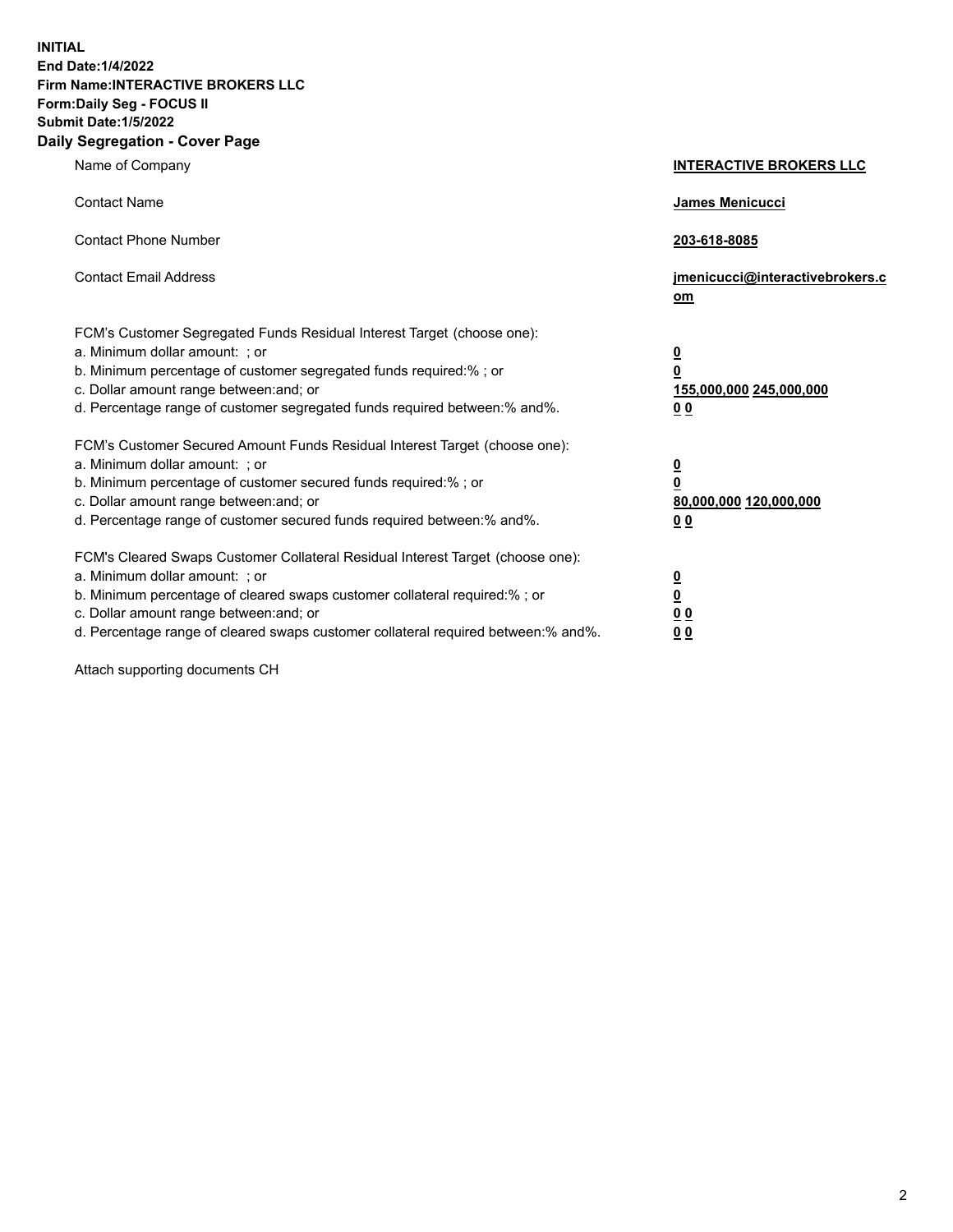**INITIAL End Date:1/4/2022 Firm Name:INTERACTIVE BROKERS LLC Form:Daily Seg - FOCUS II Submit Date:1/5/2022 Daily Segregation - Secured Amounts**

| Foreign Futures and Foreign Options Secured Amounts |                                                                                                                                                                                                                                                                                                                                                                                                                                                                                                                                                                                                                                                                                                                                                                                                                                                                                                                                                                                                                                                                                                                                                                                                                                                                                                                                                                                                                                                                                                                                                                                                                                                                                                                                                                                                                                                                                                                                                                                                                                                                                                                                                                                                                                                                                                                                                                                                                                                                              |
|-----------------------------------------------------|------------------------------------------------------------------------------------------------------------------------------------------------------------------------------------------------------------------------------------------------------------------------------------------------------------------------------------------------------------------------------------------------------------------------------------------------------------------------------------------------------------------------------------------------------------------------------------------------------------------------------------------------------------------------------------------------------------------------------------------------------------------------------------------------------------------------------------------------------------------------------------------------------------------------------------------------------------------------------------------------------------------------------------------------------------------------------------------------------------------------------------------------------------------------------------------------------------------------------------------------------------------------------------------------------------------------------------------------------------------------------------------------------------------------------------------------------------------------------------------------------------------------------------------------------------------------------------------------------------------------------------------------------------------------------------------------------------------------------------------------------------------------------------------------------------------------------------------------------------------------------------------------------------------------------------------------------------------------------------------------------------------------------------------------------------------------------------------------------------------------------------------------------------------------------------------------------------------------------------------------------------------------------------------------------------------------------------------------------------------------------------------------------------------------------------------------------------------------------|
|                                                     | $0$ [7305]                                                                                                                                                                                                                                                                                                                                                                                                                                                                                                                                                                                                                                                                                                                                                                                                                                                                                                                                                                                                                                                                                                                                                                                                                                                                                                                                                                                                                                                                                                                                                                                                                                                                                                                                                                                                                                                                                                                                                                                                                                                                                                                                                                                                                                                                                                                                                                                                                                                                   |
|                                                     |                                                                                                                                                                                                                                                                                                                                                                                                                                                                                                                                                                                                                                                                                                                                                                                                                                                                                                                                                                                                                                                                                                                                                                                                                                                                                                                                                                                                                                                                                                                                                                                                                                                                                                                                                                                                                                                                                                                                                                                                                                                                                                                                                                                                                                                                                                                                                                                                                                                                              |
|                                                     |                                                                                                                                                                                                                                                                                                                                                                                                                                                                                                                                                                                                                                                                                                                                                                                                                                                                                                                                                                                                                                                                                                                                                                                                                                                                                                                                                                                                                                                                                                                                                                                                                                                                                                                                                                                                                                                                                                                                                                                                                                                                                                                                                                                                                                                                                                                                                                                                                                                                              |
|                                                     | -690,964,746 [7315]                                                                                                                                                                                                                                                                                                                                                                                                                                                                                                                                                                                                                                                                                                                                                                                                                                                                                                                                                                                                                                                                                                                                                                                                                                                                                                                                                                                                                                                                                                                                                                                                                                                                                                                                                                                                                                                                                                                                                                                                                                                                                                                                                                                                                                                                                                                                                                                                                                                          |
|                                                     | $0$ [7317]                                                                                                                                                                                                                                                                                                                                                                                                                                                                                                                                                                                                                                                                                                                                                                                                                                                                                                                                                                                                                                                                                                                                                                                                                                                                                                                                                                                                                                                                                                                                                                                                                                                                                                                                                                                                                                                                                                                                                                                                                                                                                                                                                                                                                                                                                                                                                                                                                                                                   |
|                                                     | 1,178,204,413 [7325]                                                                                                                                                                                                                                                                                                                                                                                                                                                                                                                                                                                                                                                                                                                                                                                                                                                                                                                                                                                                                                                                                                                                                                                                                                                                                                                                                                                                                                                                                                                                                                                                                                                                                                                                                                                                                                                                                                                                                                                                                                                                                                                                                                                                                                                                                                                                                                                                                                                         |
|                                                     |                                                                                                                                                                                                                                                                                                                                                                                                                                                                                                                                                                                                                                                                                                                                                                                                                                                                                                                                                                                                                                                                                                                                                                                                                                                                                                                                                                                                                                                                                                                                                                                                                                                                                                                                                                                                                                                                                                                                                                                                                                                                                                                                                                                                                                                                                                                                                                                                                                                                              |
|                                                     | 123,905 [7335]                                                                                                                                                                                                                                                                                                                                                                                                                                                                                                                                                                                                                                                                                                                                                                                                                                                                                                                                                                                                                                                                                                                                                                                                                                                                                                                                                                                                                                                                                                                                                                                                                                                                                                                                                                                                                                                                                                                                                                                                                                                                                                                                                                                                                                                                                                                                                                                                                                                               |
|                                                     | -6,222 [7337]                                                                                                                                                                                                                                                                                                                                                                                                                                                                                                                                                                                                                                                                                                                                                                                                                                                                                                                                                                                                                                                                                                                                                                                                                                                                                                                                                                                                                                                                                                                                                                                                                                                                                                                                                                                                                                                                                                                                                                                                                                                                                                                                                                                                                                                                                                                                                                                                                                                                |
|                                                     | 487,357,350 [7345]                                                                                                                                                                                                                                                                                                                                                                                                                                                                                                                                                                                                                                                                                                                                                                                                                                                                                                                                                                                                                                                                                                                                                                                                                                                                                                                                                                                                                                                                                                                                                                                                                                                                                                                                                                                                                                                                                                                                                                                                                                                                                                                                                                                                                                                                                                                                                                                                                                                           |
|                                                     | 300,481 [7351]                                                                                                                                                                                                                                                                                                                                                                                                                                                                                                                                                                                                                                                                                                                                                                                                                                                                                                                                                                                                                                                                                                                                                                                                                                                                                                                                                                                                                                                                                                                                                                                                                                                                                                                                                                                                                                                                                                                                                                                                                                                                                                                                                                                                                                                                                                                                                                                                                                                               |
|                                                     | 0 [7352] 300,481 [7354]                                                                                                                                                                                                                                                                                                                                                                                                                                                                                                                                                                                                                                                                                                                                                                                                                                                                                                                                                                                                                                                                                                                                                                                                                                                                                                                                                                                                                                                                                                                                                                                                                                                                                                                                                                                                                                                                                                                                                                                                                                                                                                                                                                                                                                                                                                                                                                                                                                                      |
|                                                     | 487,657,831 [7355]                                                                                                                                                                                                                                                                                                                                                                                                                                                                                                                                                                                                                                                                                                                                                                                                                                                                                                                                                                                                                                                                                                                                                                                                                                                                                                                                                                                                                                                                                                                                                                                                                                                                                                                                                                                                                                                                                                                                                                                                                                                                                                                                                                                                                                                                                                                                                                                                                                                           |
|                                                     |                                                                                                                                                                                                                                                                                                                                                                                                                                                                                                                                                                                                                                                                                                                                                                                                                                                                                                                                                                                                                                                                                                                                                                                                                                                                                                                                                                                                                                                                                                                                                                                                                                                                                                                                                                                                                                                                                                                                                                                                                                                                                                                                                                                                                                                                                                                                                                                                                                                                              |
|                                                     | 487,657,831 [7360]                                                                                                                                                                                                                                                                                                                                                                                                                                                                                                                                                                                                                                                                                                                                                                                                                                                                                                                                                                                                                                                                                                                                                                                                                                                                                                                                                                                                                                                                                                                                                                                                                                                                                                                                                                                                                                                                                                                                                                                                                                                                                                                                                                                                                                                                                                                                                                                                                                                           |
| 6.                                                  |                                                                                                                                                                                                                                                                                                                                                                                                                                                                                                                                                                                                                                                                                                                                                                                                                                                                                                                                                                                                                                                                                                                                                                                                                                                                                                                                                                                                                                                                                                                                                                                                                                                                                                                                                                                                                                                                                                                                                                                                                                                                                                                                                                                                                                                                                                                                                                                                                                                                              |
|                                                     |                                                                                                                                                                                                                                                                                                                                                                                                                                                                                                                                                                                                                                                                                                                                                                                                                                                                                                                                                                                                                                                                                                                                                                                                                                                                                                                                                                                                                                                                                                                                                                                                                                                                                                                                                                                                                                                                                                                                                                                                                                                                                                                                                                                                                                                                                                                                                                                                                                                                              |
|                                                     |                                                                                                                                                                                                                                                                                                                                                                                                                                                                                                                                                                                                                                                                                                                                                                                                                                                                                                                                                                                                                                                                                                                                                                                                                                                                                                                                                                                                                                                                                                                                                                                                                                                                                                                                                                                                                                                                                                                                                                                                                                                                                                                                                                                                                                                                                                                                                                                                                                                                              |
|                                                     | 69,960,688 [7500]                                                                                                                                                                                                                                                                                                                                                                                                                                                                                                                                                                                                                                                                                                                                                                                                                                                                                                                                                                                                                                                                                                                                                                                                                                                                                                                                                                                                                                                                                                                                                                                                                                                                                                                                                                                                                                                                                                                                                                                                                                                                                                                                                                                                                                                                                                                                                                                                                                                            |
|                                                     | 0 [7520] 69,960,688 [7530]                                                                                                                                                                                                                                                                                                                                                                                                                                                                                                                                                                                                                                                                                                                                                                                                                                                                                                                                                                                                                                                                                                                                                                                                                                                                                                                                                                                                                                                                                                                                                                                                                                                                                                                                                                                                                                                                                                                                                                                                                                                                                                                                                                                                                                                                                                                                                                                                                                                   |
|                                                     |                                                                                                                                                                                                                                                                                                                                                                                                                                                                                                                                                                                                                                                                                                                                                                                                                                                                                                                                                                                                                                                                                                                                                                                                                                                                                                                                                                                                                                                                                                                                                                                                                                                                                                                                                                                                                                                                                                                                                                                                                                                                                                                                                                                                                                                                                                                                                                                                                                                                              |
|                                                     | 300,235,500 [7540]                                                                                                                                                                                                                                                                                                                                                                                                                                                                                                                                                                                                                                                                                                                                                                                                                                                                                                                                                                                                                                                                                                                                                                                                                                                                                                                                                                                                                                                                                                                                                                                                                                                                                                                                                                                                                                                                                                                                                                                                                                                                                                                                                                                                                                                                                                                                                                                                                                                           |
|                                                     | 0 [7560] 300,235,500 [7570]                                                                                                                                                                                                                                                                                                                                                                                                                                                                                                                                                                                                                                                                                                                                                                                                                                                                                                                                                                                                                                                                                                                                                                                                                                                                                                                                                                                                                                                                                                                                                                                                                                                                                                                                                                                                                                                                                                                                                                                                                                                                                                                                                                                                                                                                                                                                                                                                                                                  |
|                                                     |                                                                                                                                                                                                                                                                                                                                                                                                                                                                                                                                                                                                                                                                                                                                                                                                                                                                                                                                                                                                                                                                                                                                                                                                                                                                                                                                                                                                                                                                                                                                                                                                                                                                                                                                                                                                                                                                                                                                                                                                                                                                                                                                                                                                                                                                                                                                                                                                                                                                              |
|                                                     | $0$ [7580]                                                                                                                                                                                                                                                                                                                                                                                                                                                                                                                                                                                                                                                                                                                                                                                                                                                                                                                                                                                                                                                                                                                                                                                                                                                                                                                                                                                                                                                                                                                                                                                                                                                                                                                                                                                                                                                                                                                                                                                                                                                                                                                                                                                                                                                                                                                                                                                                                                                                   |
|                                                     | $0$ [7590]                                                                                                                                                                                                                                                                                                                                                                                                                                                                                                                                                                                                                                                                                                                                                                                                                                                                                                                                                                                                                                                                                                                                                                                                                                                                                                                                                                                                                                                                                                                                                                                                                                                                                                                                                                                                                                                                                                                                                                                                                                                                                                                                                                                                                                                                                                                                                                                                                                                                   |
|                                                     | $0$ [7600]                                                                                                                                                                                                                                                                                                                                                                                                                                                                                                                                                                                                                                                                                                                                                                                                                                                                                                                                                                                                                                                                                                                                                                                                                                                                                                                                                                                                                                                                                                                                                                                                                                                                                                                                                                                                                                                                                                                                                                                                                                                                                                                                                                                                                                                                                                                                                                                                                                                                   |
|                                                     | $0$ [7610]                                                                                                                                                                                                                                                                                                                                                                                                                                                                                                                                                                                                                                                                                                                                                                                                                                                                                                                                                                                                                                                                                                                                                                                                                                                                                                                                                                                                                                                                                                                                                                                                                                                                                                                                                                                                                                                                                                                                                                                                                                                                                                                                                                                                                                                                                                                                                                                                                                                                   |
|                                                     | 0 [7615] 0 [7620]                                                                                                                                                                                                                                                                                                                                                                                                                                                                                                                                                                                                                                                                                                                                                                                                                                                                                                                                                                                                                                                                                                                                                                                                                                                                                                                                                                                                                                                                                                                                                                                                                                                                                                                                                                                                                                                                                                                                                                                                                                                                                                                                                                                                                                                                                                                                                                                                                                                            |
|                                                     |                                                                                                                                                                                                                                                                                                                                                                                                                                                                                                                                                                                                                                                                                                                                                                                                                                                                                                                                                                                                                                                                                                                                                                                                                                                                                                                                                                                                                                                                                                                                                                                                                                                                                                                                                                                                                                                                                                                                                                                                                                                                                                                                                                                                                                                                                                                                                                                                                                                                              |
|                                                     | $Q$ [7640]                                                                                                                                                                                                                                                                                                                                                                                                                                                                                                                                                                                                                                                                                                                                                                                                                                                                                                                                                                                                                                                                                                                                                                                                                                                                                                                                                                                                                                                                                                                                                                                                                                                                                                                                                                                                                                                                                                                                                                                                                                                                                                                                                                                                                                                                                                                                                                                                                                                                   |
|                                                     | $0$ [7650]                                                                                                                                                                                                                                                                                                                                                                                                                                                                                                                                                                                                                                                                                                                                                                                                                                                                                                                                                                                                                                                                                                                                                                                                                                                                                                                                                                                                                                                                                                                                                                                                                                                                                                                                                                                                                                                                                                                                                                                                                                                                                                                                                                                                                                                                                                                                                                                                                                                                   |
|                                                     | $0$ [7660]                                                                                                                                                                                                                                                                                                                                                                                                                                                                                                                                                                                                                                                                                                                                                                                                                                                                                                                                                                                                                                                                                                                                                                                                                                                                                                                                                                                                                                                                                                                                                                                                                                                                                                                                                                                                                                                                                                                                                                                                                                                                                                                                                                                                                                                                                                                                                                                                                                                                   |
|                                                     | $0$ [7670]                                                                                                                                                                                                                                                                                                                                                                                                                                                                                                                                                                                                                                                                                                                                                                                                                                                                                                                                                                                                                                                                                                                                                                                                                                                                                                                                                                                                                                                                                                                                                                                                                                                                                                                                                                                                                                                                                                                                                                                                                                                                                                                                                                                                                                                                                                                                                                                                                                                                   |
|                                                     | 0 [7675] 0 [7680]                                                                                                                                                                                                                                                                                                                                                                                                                                                                                                                                                                                                                                                                                                                                                                                                                                                                                                                                                                                                                                                                                                                                                                                                                                                                                                                                                                                                                                                                                                                                                                                                                                                                                                                                                                                                                                                                                                                                                                                                                                                                                                                                                                                                                                                                                                                                                                                                                                                            |
|                                                     |                                                                                                                                                                                                                                                                                                                                                                                                                                                                                                                                                                                                                                                                                                                                                                                                                                                                                                                                                                                                                                                                                                                                                                                                                                                                                                                                                                                                                                                                                                                                                                                                                                                                                                                                                                                                                                                                                                                                                                                                                                                                                                                                                                                                                                                                                                                                                                                                                                                                              |
|                                                     | -937,297,886 [7700]                                                                                                                                                                                                                                                                                                                                                                                                                                                                                                                                                                                                                                                                                                                                                                                                                                                                                                                                                                                                                                                                                                                                                                                                                                                                                                                                                                                                                                                                                                                                                                                                                                                                                                                                                                                                                                                                                                                                                                                                                                                                                                                                                                                                                                                                                                                                                                                                                                                          |
|                                                     | $0$ [7710]                                                                                                                                                                                                                                                                                                                                                                                                                                                                                                                                                                                                                                                                                                                                                                                                                                                                                                                                                                                                                                                                                                                                                                                                                                                                                                                                                                                                                                                                                                                                                                                                                                                                                                                                                                                                                                                                                                                                                                                                                                                                                                                                                                                                                                                                                                                                                                                                                                                                   |
|                                                     | 1,175,648,009 [7720]                                                                                                                                                                                                                                                                                                                                                                                                                                                                                                                                                                                                                                                                                                                                                                                                                                                                                                                                                                                                                                                                                                                                                                                                                                                                                                                                                                                                                                                                                                                                                                                                                                                                                                                                                                                                                                                                                                                                                                                                                                                                                                                                                                                                                                                                                                                                                                                                                                                         |
|                                                     | 123,905 [7730]                                                                                                                                                                                                                                                                                                                                                                                                                                                                                                                                                                                                                                                                                                                                                                                                                                                                                                                                                                                                                                                                                                                                                                                                                                                                                                                                                                                                                                                                                                                                                                                                                                                                                                                                                                                                                                                                                                                                                                                                                                                                                                                                                                                                                                                                                                                                                                                                                                                               |
|                                                     | <u>-6,222</u> [7735] 238,467,806 [7740]                                                                                                                                                                                                                                                                                                                                                                                                                                                                                                                                                                                                                                                                                                                                                                                                                                                                                                                                                                                                                                                                                                                                                                                                                                                                                                                                                                                                                                                                                                                                                                                                                                                                                                                                                                                                                                                                                                                                                                                                                                                                                                                                                                                                                                                                                                                                                                                                                                      |
|                                                     | 0 [7760]                                                                                                                                                                                                                                                                                                                                                                                                                                                                                                                                                                                                                                                                                                                                                                                                                                                                                                                                                                                                                                                                                                                                                                                                                                                                                                                                                                                                                                                                                                                                                                                                                                                                                                                                                                                                                                                                                                                                                                                                                                                                                                                                                                                                                                                                                                                                                                                                                                                                     |
|                                                     | $0$ [7765]                                                                                                                                                                                                                                                                                                                                                                                                                                                                                                                                                                                                                                                                                                                                                                                                                                                                                                                                                                                                                                                                                                                                                                                                                                                                                                                                                                                                                                                                                                                                                                                                                                                                                                                                                                                                                                                                                                                                                                                                                                                                                                                                                                                                                                                                                                                                                                                                                                                                   |
|                                                     | 608,663,994 [7770]                                                                                                                                                                                                                                                                                                                                                                                                                                                                                                                                                                                                                                                                                                                                                                                                                                                                                                                                                                                                                                                                                                                                                                                                                                                                                                                                                                                                                                                                                                                                                                                                                                                                                                                                                                                                                                                                                                                                                                                                                                                                                                                                                                                                                                                                                                                                                                                                                                                           |
|                                                     | 121,006,163 [7380]                                                                                                                                                                                                                                                                                                                                                                                                                                                                                                                                                                                                                                                                                                                                                                                                                                                                                                                                                                                                                                                                                                                                                                                                                                                                                                                                                                                                                                                                                                                                                                                                                                                                                                                                                                                                                                                                                                                                                                                                                                                                                                                                                                                                                                                                                                                                                                                                                                                           |
|                                                     |                                                                                                                                                                                                                                                                                                                                                                                                                                                                                                                                                                                                                                                                                                                                                                                                                                                                                                                                                                                                                                                                                                                                                                                                                                                                                                                                                                                                                                                                                                                                                                                                                                                                                                                                                                                                                                                                                                                                                                                                                                                                                                                                                                                                                                                                                                                                                                                                                                                                              |
|                                                     | 80,000,000 [7780]                                                                                                                                                                                                                                                                                                                                                                                                                                                                                                                                                                                                                                                                                                                                                                                                                                                                                                                                                                                                                                                                                                                                                                                                                                                                                                                                                                                                                                                                                                                                                                                                                                                                                                                                                                                                                                                                                                                                                                                                                                                                                                                                                                                                                                                                                                                                                                                                                                                            |
|                                                     | 41,006,163 [7785]                                                                                                                                                                                                                                                                                                                                                                                                                                                                                                                                                                                                                                                                                                                                                                                                                                                                                                                                                                                                                                                                                                                                                                                                                                                                                                                                                                                                                                                                                                                                                                                                                                                                                                                                                                                                                                                                                                                                                                                                                                                                                                                                                                                                                                                                                                                                                                                                                                                            |
|                                                     | Amount required to be set aside pursuant to law, rule or regulation of a foreign<br>government or a rule of a self-regulatory organization authorized thereunder<br>Net ledger balance - Foreign Futures and Foreign Option Trading - All Customers<br>A. Cash<br>B. Securities (at market)<br>Net unrealized profit (loss) in open futures contracts traded on a foreign board of trade<br>Exchange traded options<br>a. Market value of open option contracts purchased on a foreign board of trade<br>b. Market value of open contracts granted (sold) on a foreign board of trade<br>Net equity (deficit) (add lines 1. 2. and 3.)<br>Account liquidating to a deficit and account with a debit balances - gross amount<br>Less: amount offset by customer owned securities<br>Amount required to be set aside as the secured amount - Net Liquidating Equity<br>Method (add lines 4 and 5)<br>Greater of amount required to be set aside pursuant to foreign jurisdiction (above) or line<br>FUNDS DEPOSITED IN SEPARATE REGULATION 30.7 ACCOUNTS<br>Cash in banks<br>A. Banks located in the United States<br>B. Other banks qualified under Regulation 30.7<br>Securities<br>A. In safekeeping with banks located in the United States<br>B. In safekeeping with other banks qualified under Regulation 30.7<br>Equities with registered futures commission merchants<br>A. Cash<br><b>B.</b> Securities<br>C. Unrealized gain (loss) on open futures contracts<br>D. Value of long option contracts<br>E. Value of short option contracts<br>Amounts held by clearing organizations of foreign boards of trade<br>A. Cash<br><b>B.</b> Securities<br>C. Amount due to (from) clearing organization - daily variation<br>D. Value of long option contracts<br>E. Value of short option contracts<br>Amounts held by members of foreign boards of trade<br>A. Cash<br><b>B.</b> Securities<br>C. Unrealized gain (loss) on open futures contracts<br>D. Value of long option contracts<br>E. Value of short option contracts<br>Amounts with other depositories designated by a foreign board of trade<br>Segregated funds on hand<br>Total funds in separate section 30.7 accounts<br>Excess (deficiency) Set Aside for Secured Amount (subtract line 7 Secured Statement<br>Page 1 from Line 8)<br>Management Target Amount for Excess funds in separate section 30.7 accounts<br>Excess (deficiency) funds in separate 30.7 accounts over (under) Management Target |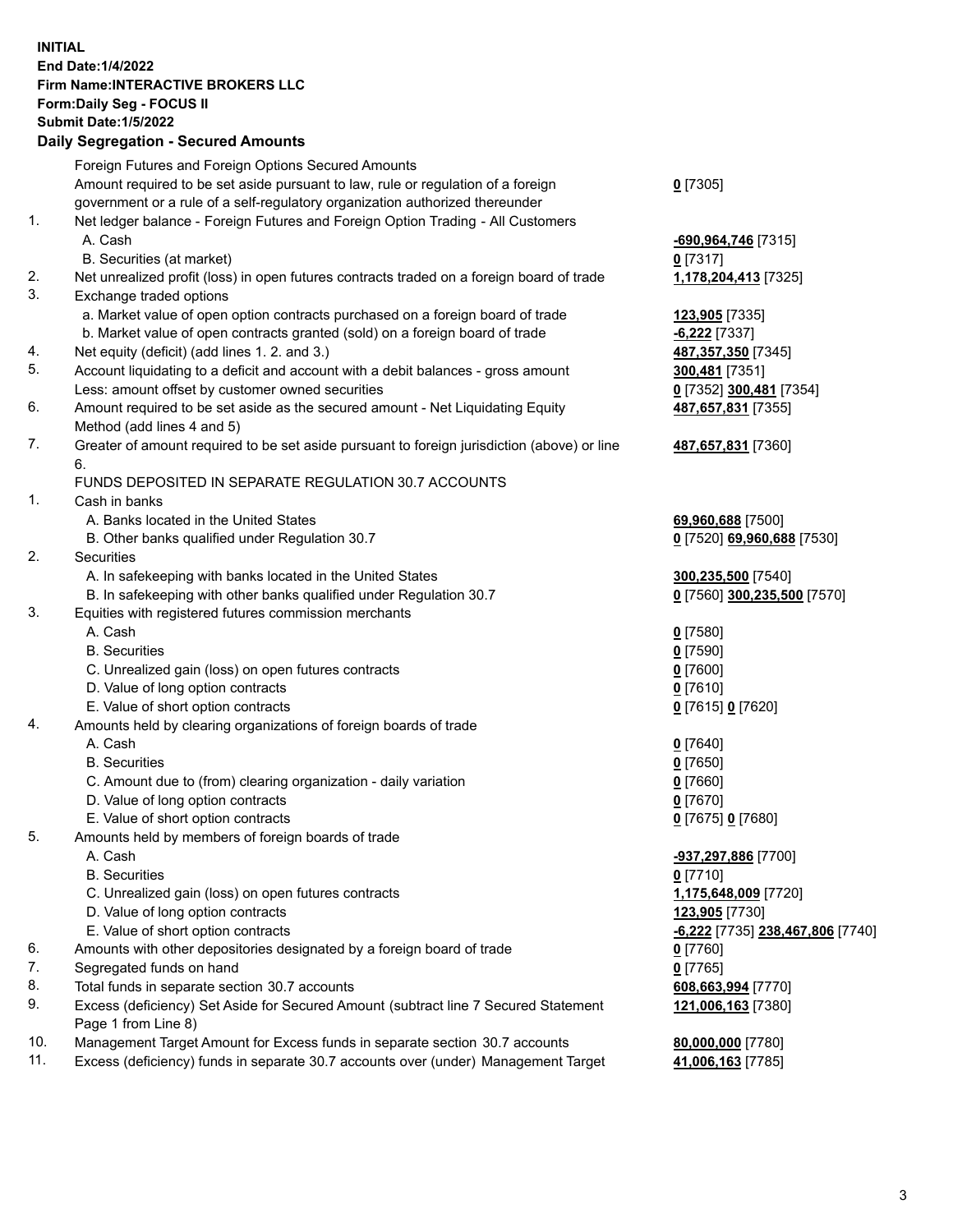**INITIAL End Date:1/4/2022 Firm Name:INTERACTIVE BROKERS LLC Form:Daily Seg - FOCUS II Submit Date:1/5/2022 Daily Segregation - Segregation Statement** SEGREGATION REQUIREMENTS(Section 4d(2) of the CEAct) 1. Net ledger balance A. Cash **7,450,725,080** [7010] B. Securities (at market) **0** [7020] 2. Net unrealized profit (loss) in open futures contracts traded on a contract market **201,796,310** [7030] 3. Exchange traded options A. Add market value of open option contracts purchased on a contract market **584,603,158** [7032] B. Deduct market value of open option contracts granted (sold) on a contract market **-423,073,769** [7033] 4. Net equity (deficit) (add lines 1, 2 and 3) **7,814,050,779** [7040] 5. Accounts liquidating to a deficit and accounts with debit balances - gross amount **1,044,450** [7045] Less: amount offset by customer securities **0** [7047] **1,044,450** [7050] 6. Amount required to be segregated (add lines 4 and 5) **7,815,095,229** [7060] FUNDS IN SEGREGATED ACCOUNTS 7. Deposited in segregated funds bank accounts A. Cash **1,533,329,361** [7070] B. Securities representing investments of customers' funds (at market) **4,103,186,225** [7080] C. Securities held for particular customers or option customers in lieu of cash (at market) **0** [7090] 8. Margins on deposit with derivatives clearing organizations of contract markets A. Cash **1,987,130,071** [7100] B. Securities representing investments of customers' funds (at market) **319,148,086** [7110] C. Securities held for particular customers or option customers in lieu of cash (at market) **0** [7120] 9. Net settlement from (to) derivatives clearing organizations of contract markets **29,819,459** [7130] 10. Exchange traded options A. Value of open long option contracts **584,603,158** [7132] B. Value of open short option contracts **-423,073,769** [7133] 11. Net equities with other FCMs A. Net liquidating equity **0** [7140] B. Securities representing investments of customers' funds (at market) **0** [7160] C. Securities held for particular customers or option customers in lieu of cash (at market) **0** [7170] 12. Segregated funds on hand **0** [7150] 13. Total amount in segregation (add lines 7 through 12) **8,134,142,591** [7180] 14. Excess (deficiency) funds in segregation (subtract line 6 from line 13) **319,047,362** [7190] 15. Management Target Amount for Excess funds in segregation **155,000,000** [7194] 16. Excess (deficiency) funds in segregation over (under) Management Target Amount Excess **164,047,362** [7198]